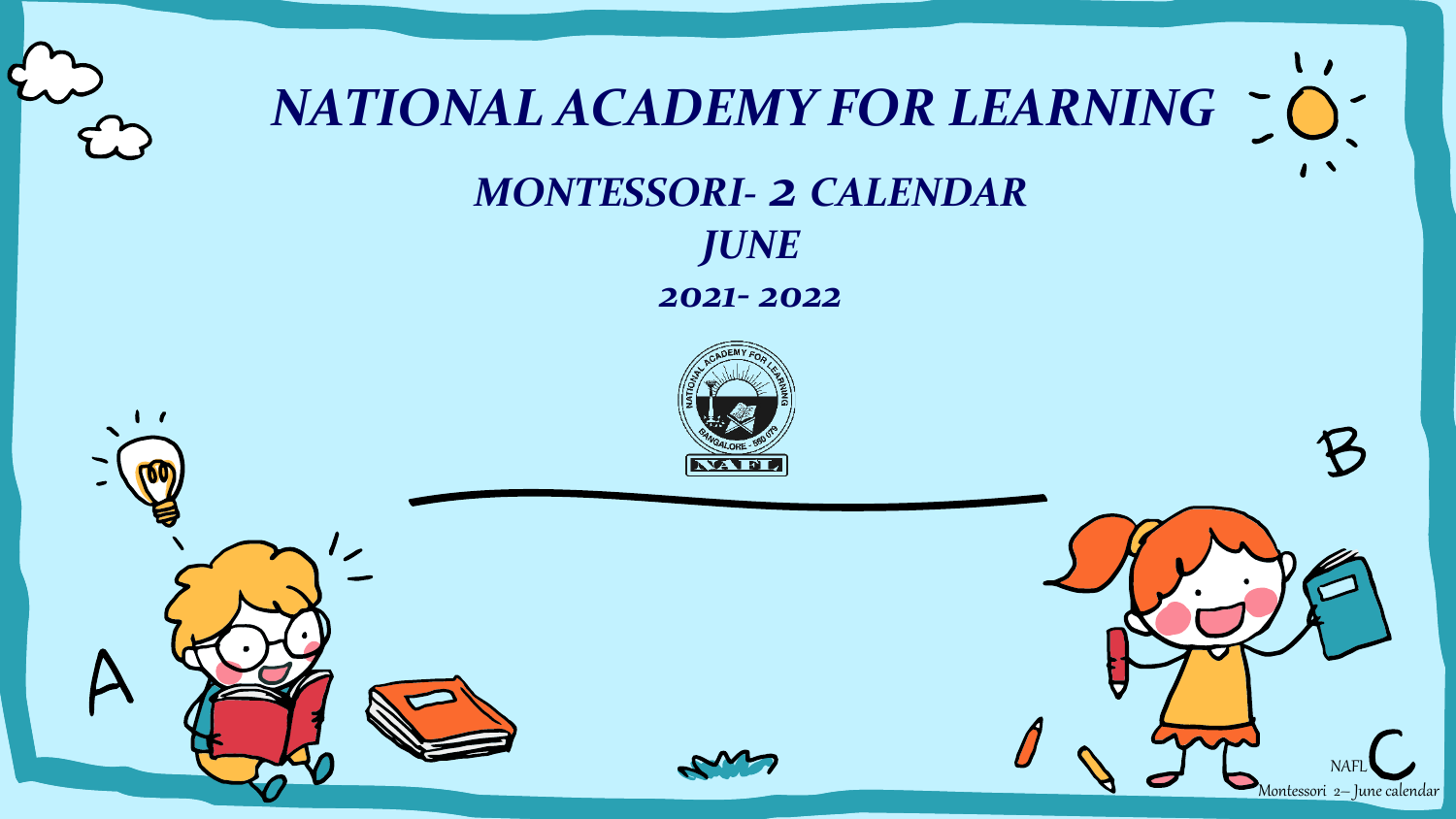

Hello Parents!

## Welcome to the new school year!

It is a joy and privilege to have our children back with us shortly! We look forward to a stronger year of work, fun and learning!

My team and I can't wait to begin work with  $\bm{\kappa}$  our dearest Early Learners!

Warm regards Indira Jayakrishnan Principal, NAFL

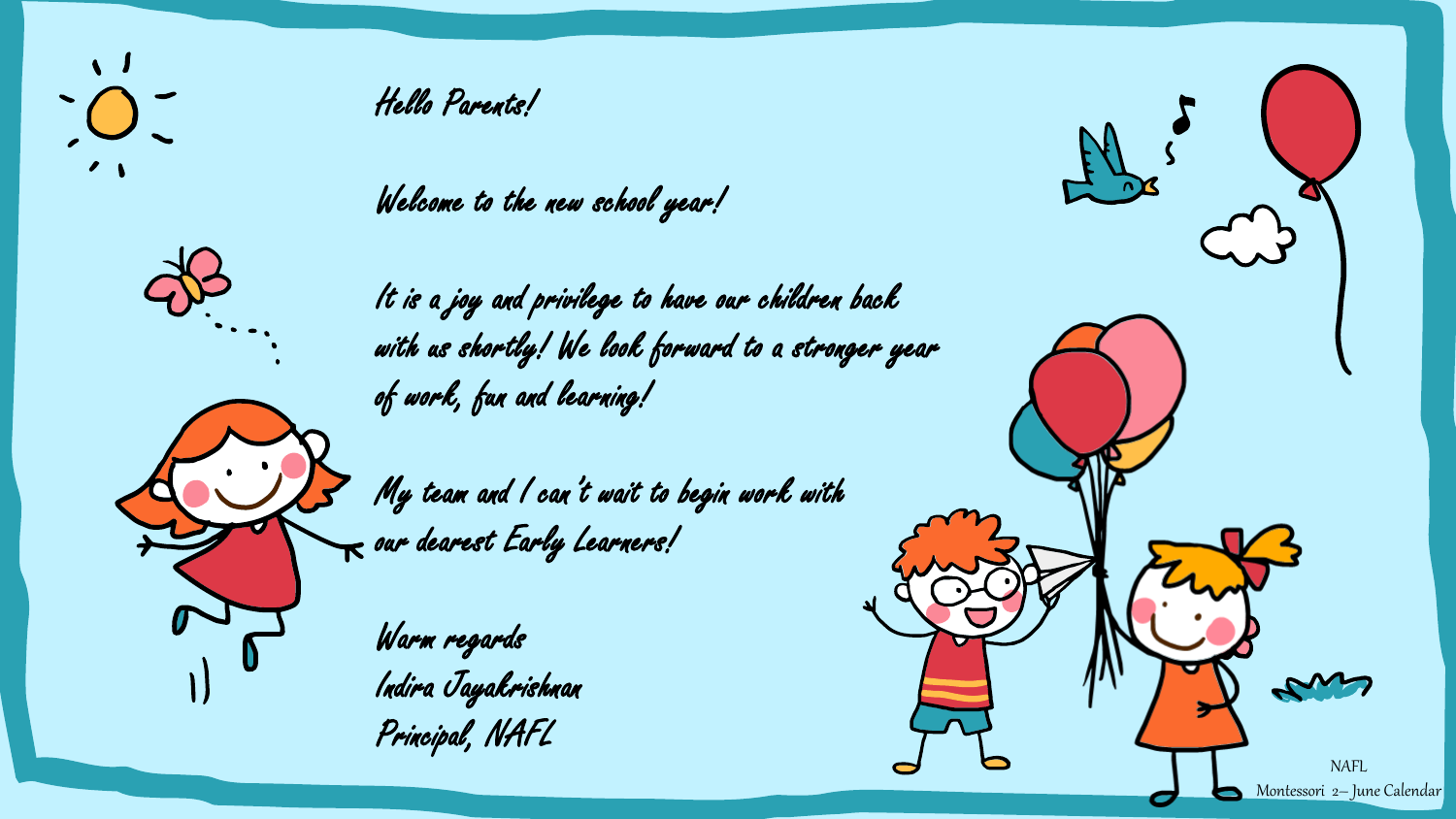## *Montessori - 2*

JUNE - All about me, my family and my school Theme based synchronous sessions:

We discuss:

➢Family members (aunty, uncle, cousins, grandfather, grandmother, brother, sister)

➢Social behaviour - magic words, greeting, care and

courtesy

➢Recognition and expression of feelings (happy, sad, hurt,

scared, angry etc.)

➢The importance of hygiene and staying safe

➢Stranger Danger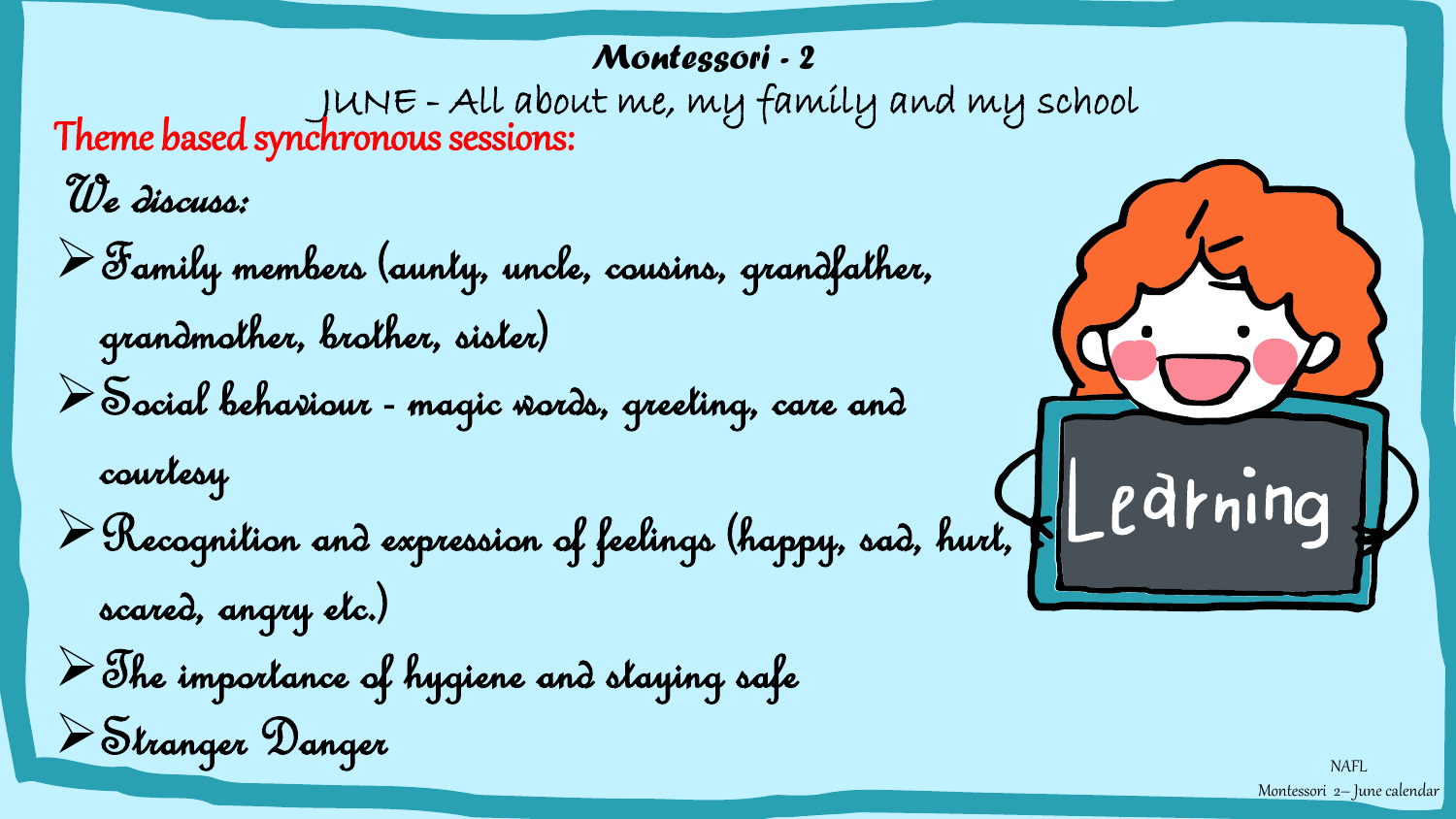#### *Montessori - 2*

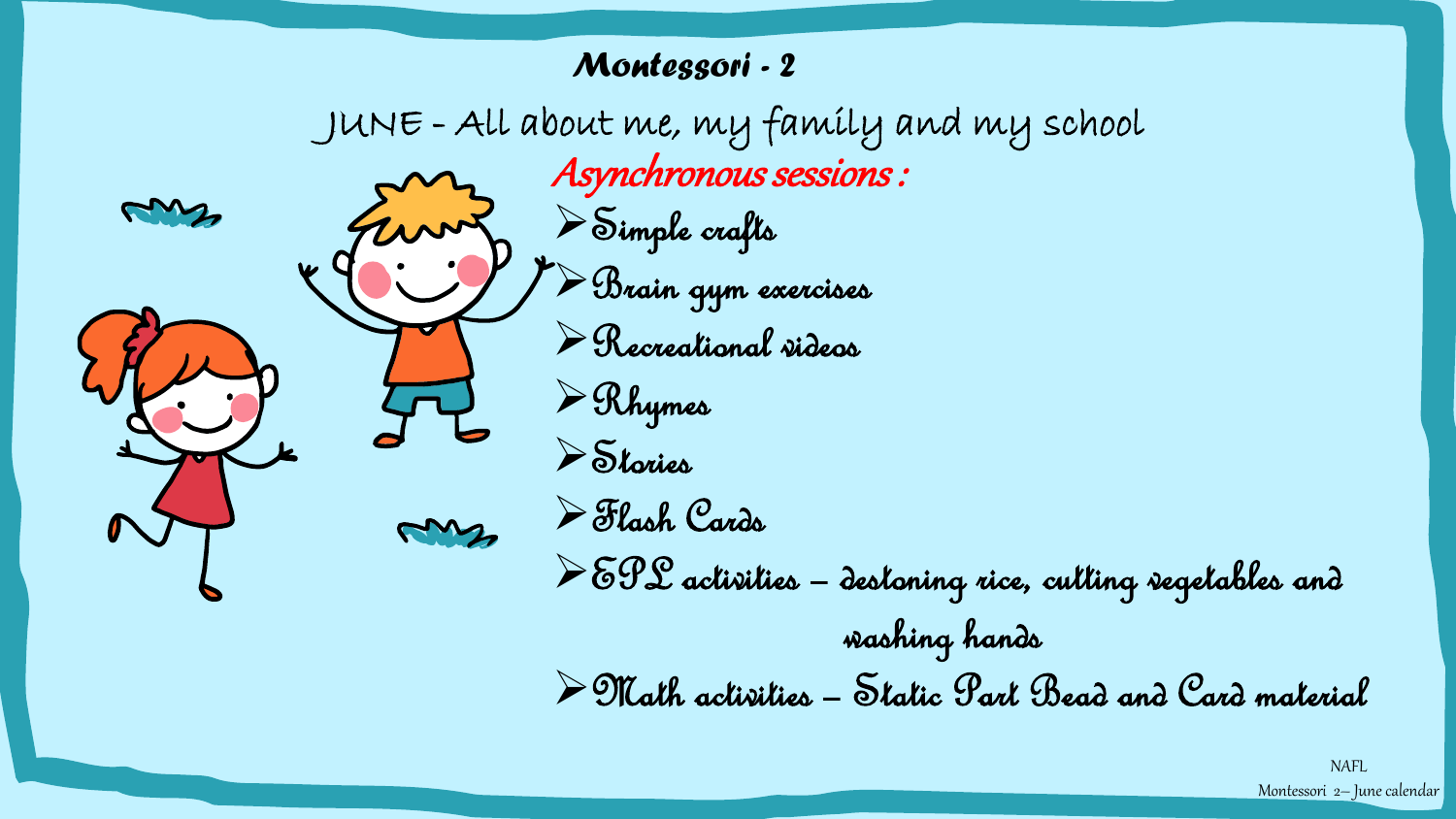

## *Montessori - 2*

JUNE - All about me, my family and my school

# Academic sessions:

➢Enrichment of vocabulary using Flash Cards ➢Revision of sounds introduced ➢Revision of numbers introduced  $\triangleright$  Herision of the basic shapes ➢Introduction of one and many



NAFL Montessori 2– June calendar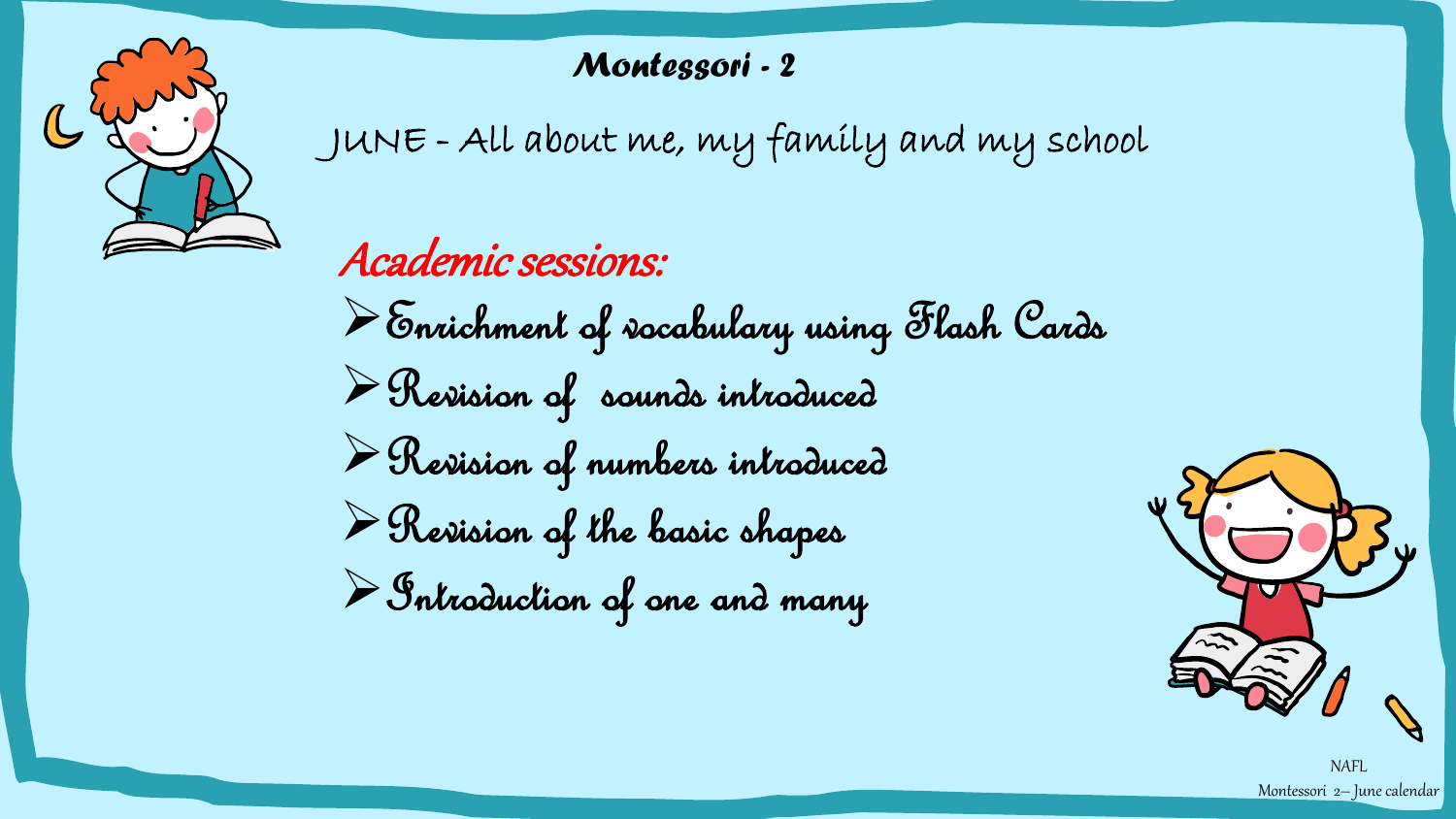

 $\triangleright$  Show 'n' Tell (Bring your family picture and speak about them) – 30<sup>th</sup> June